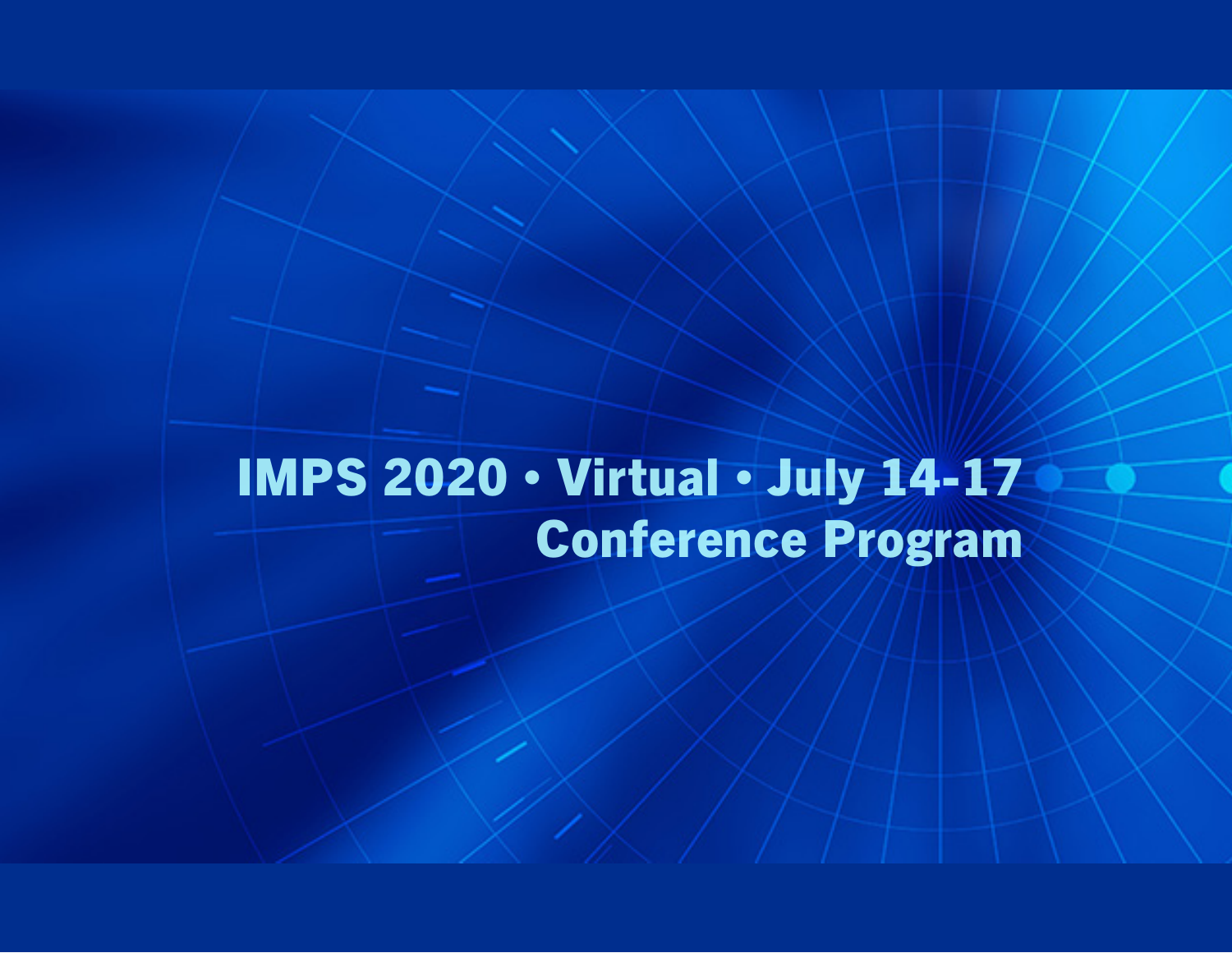#### **TUECDAY ∪UV 14**

| IULJUAI 'JULI 14                                |                                                                                                                                                          |                                                                                                                                                                      |                                                                                                                                 |                                                                                                                             |  |  |  |
|-------------------------------------------------|----------------------------------------------------------------------------------------------------------------------------------------------------------|----------------------------------------------------------------------------------------------------------------------------------------------------------------------|---------------------------------------------------------------------------------------------------------------------------------|-----------------------------------------------------------------------------------------------------------------------------|--|--|--|
| 8:45 a.m.-9:00 a.m.<br><b>US Eastern Time</b>   |                                                                                                                                                          | <b>STAGE 1</b><br><b>Welcome and Opening Remarks</b><br>Chair: Daniel Bolt                                                                                           |                                                                                                                                 |                                                                                                                             |  |  |  |
| 9:00 a.m.-9:55 a.m.<br><b>US Eastern Time</b>   |                                                                                                                                                          |                                                                                                                                                                      |                                                                                                                                 |                                                                                                                             |  |  |  |
|                                                 | <b>STAGE 1</b>                                                                                                                                           | <b>STAGE 2</b>                                                                                                                                                       | <b>STAGE 3</b>                                                                                                                  | <b>STAGE 4</b>                                                                                                              |  |  |  |
|                                                 | 1.1: Process Data: Core Concepts and Practical<br><b>Applications (Symposium)</b><br>Chair: Markus Broer                                                 | 1.2: Bayesian Inference<br>Chair: Silia Vitoratou                                                                                                                    | 1.3: Differential Item Functioning<br>Chair: Jing Lu                                                                            | 1.4: Advances in Cognitive Diagnostic Modeling<br>Chair: Matthew Madison                                                    |  |  |  |
|                                                 | <b>Markus Broer</b><br>PROCESS DATA: CORE CONCEPTS AND<br>PRACTICAL APPLICATIONS                                                                         | David Kaplan<br>BAYESIAN PROBABILISTIC FORECASTING WITH<br><b>STATE NAEP DATA</b>                                                                                    | <b>David Chen</b><br>INVESTIGATING ITEM PARAMETER DRIFT ON<br>DIFFERENT IRT LINKING METHODS                                     | Sigi He<br><b>IDENTIFICATION AND ESTIMATION OF</b><br>DIAGNOSTIC MODELS FOR ORDINAL<br>RESPONSES WITH POLYTOMOUS ATTRIBUTES |  |  |  |
| 10:00 a.m.-10:35 a.m.<br><b>US Eastern Time</b> | <b>Tiago Calico</b><br>SO YOU THINK YOU CAN PROCESS:<br>ONTOLOGICAL AND METHODOLOGICAL<br>BARRIERS TO INCORPORATING EVENT DATA IN<br>PSYCHOMETRIC MODELS | <b>Sinan Yavuz</b><br><b>COMPARISON OF MODEL AVERAGING AND</b><br>MODEL SELECTION METHODS<br><b>Maximilian Maier</b>                                                 | Dongmei Li<br>POPULATION INVARIANCE OF EQUATING FOR<br>SUBGROUPS DIFFERING IN ACHIEVEMENT<br>LEVEL                              | James Balamuta<br>AN EXPLORATORY GENERAL DIAGNOSTIC<br>MODEL USING THE LOGIT LINK FUNCTION                                  |  |  |  |
|                                                 | <b>Fusun Sahin</b><br>TO PENALIZE OR NOT TO PENALIZE NOT-<br><b>REACHED ITEMS: EFFECTS ON ITEM AND</b>                                                   | <b>BAYESIAN BENEFITS FOR META-ANALYSIS IN</b><br>THE PRESENCE OF PUBLICATION BIAS<br>Yanling Li<br>FORECASTING ALCOHOL USE WITH MISSING<br>DATA: A BAYESIAN APPROACH | <b>Weimeng Wang</b><br>AN ANCHOR-FREE TEST OF DIFFERENTIAL ITEM<br><b>FUNCTIONING</b>                                           | Jiaying Xiao<br>A COGNITIVE DIAGNOSTIC MODEL FOR<br>HIERARCHICAL ATTRIBUTES AND LEARNING                                    |  |  |  |
|                                                 | <b>ABILITY ESTIMATIONS</b><br>Xiaying Zheng                                                                                                              |                                                                                                                                                                      | <b>Xiaying Zheng</b><br>A CAUTIONARY NOTE ON USING THE MANTEL-                                                                  | <b>TRAJECTORIES</b><br><b>Yinghan Chen</b>                                                                                  |  |  |  |
|                                                 | USING RESPONSE TIME MODELING TO<br>DETECT SPEEDED EXAMINEES WITH MISSING<br><b>RESPONSES</b>                                                             | Jia Quan<br>THE IMPACT OF SAMPLE SIZE ON<br>EXCHANGEABILITY IN BAYESIAN SYNTHESIS                                                                                    | HAENSZEL METHOD TO DETECT DIFFERENTIAL<br><b>ITEM FUNCTIONING OF 3PL ITEMS</b>                                                  | ESTIMATION OF K AND Q MATRIX IN<br>RESTRICTED LATENT CLASS MODELS                                                           |  |  |  |
|                                                 | <b>STAGE 1</b>                                                                                                                                           | <b>STAGE 2</b>                                                                                                                                                       | <b>STAGE 3</b>                                                                                                                  | <b>STAGE 4</b>                                                                                                              |  |  |  |
|                                                 | 2.1: Aberrant Response Behavior<br>Chair: Jorge Tendeiro                                                                                                 | 2.2: Multilevel Analysis<br>Chair: Holger Brandt                                                                                                                     | 2.3: Novel Constructs and Formats<br>Chair: Peter Halpin                                                                        | 2.4: Causal Inference<br>Chair: Jee-Seon Kim                                                                                |  |  |  |
|                                                 | Xiaoou Li<br>COMPOUND SEQUENTIAL DETECTION OF<br><b>COMPROMISED ITEMS</b>                                                                                | <b>Hsiu-Ting Yu</b><br>EFFECT SIZE MEASURES FOR MULTILEVEL<br>MODELS: CONCEPTUAL AND COMPUTATION<br><b>ISSUES</b>                                                    | <b>Anne Thissen-Roe</b><br>ESTIMATING APPROXIMATE NUMBER SENSE<br>(ANS) ACUITY                                                  | Youmi Suk<br>EVALUATING THE EFFECTS OF EXTENDED<br>TIME ACCOMMODATIONS IN OBSERVATIONAL<br><b>STUDIES</b>                   |  |  |  |
|                                                 | Hotaka Maeda<br>MODELING UNIQUE ITEM RESPONSE<br>PATTERNS OF SUSPECTED ABERRANT<br>EXAMINEES                                                             | <b>Hok Chio Lai</b><br>MULTILEVEL BOOTSTRAP CONFIDENCE<br>INTERVALS FOR STANDARDIZED EFFECT SIZE                                                                     | <b>Lewis Baker</b><br>DIFFERENCES IN SYMBOLIC AND NON-<br>SYMBOLIC MEASURES OF APPROXIMATE<br><b>NUMBER SENSE</b>               | Soojin Park<br>ESTIMATION AND SENSITIVITY ANALYSIS<br>FOR CAUSAL DECOMPOSITION ANALYSIS IN                                  |  |  |  |
| 10:40 a.m.-11:15 a.m.<br><b>US Eastern Time</b> | Hongyue Zhu<br><b>BAYESIAN CHANGE POINT ANALYSIS FOR</b><br>DETECTING ABERRANT RESPONSE BEHAVIORS                                                        | Diego Carrasco<br>STUDENTS RATING THE LEVELS OF<br>DISCUSSION IN THE CLASSROOM AND<br>SHOWING LACK OF CONSENSUS                                                      | Hojjatolla Farahani<br>AFTER THEMATIC ANALYSIS: INTRODUCING<br>THE FUZZY THEMATIC NETWORK ANALYSIS IN<br>PSYCHOLOGICAL RESEARCH | <b>DISPARITY RESEARCH</b><br>Satoshi Usami<br>A POTENTIAL OUTCOME APPROACH TO<br>WITHIN-PERSON CAUSAL EFFECTS OF            |  |  |  |
|                                                 | Kaiwen Man<br>ASSESSING PRE-KNOWLEDGE CHEATING<br>VIA INNOVATIVE TECHNOLOGY-ENHANCED<br>MEASURES                                                         | Sacha Epskamp<br>INTRODUCING PSYCHONETRICS, AN R<br>PACKAGE FOR STRUCTURAL EQUATION<br><b>MODELLING</b>                                                              | E. Manolo Romero Escobar<br>RANK-ORDER RESPONSE ITEM SCORING IN<br>AN ABILITY-BASED BATTERY OF EMOTIONAL<br>INTELLIGENCE        | TIME-VARYING CONTINUOUS TREATMENTS:<br>AN EMPHASIS ON CONTROLLING PERSON'S<br><b>STABLE TRAIT FACTORS</b>                   |  |  |  |
|                                                 | Daniella Rebouças<br>RESPONSE TIMES AND CLICK-THROUGH DATA<br>FOR DETECTION OF CARELESS RESPONSES                                                        | Jorge Bazan<br>RESIDUAL ANALYSIS IN SINGLE LEVEL AND<br>MULTILEVEL RASCH COUNTS MODELS                                                                               | <b>Jing Chen</b><br>PSYCHOMETRIC MODELS FOR NEXT<br><b>GENERATION SCIENCE STANDARDS ALIGNED</b><br><b>SCIENCE ASSESSMENTS</b>   | <b>Keith Markus</b><br>NON-CAUSAL DETERMINATION: IMPLICATIONS<br>FOR CAUSAL EXPLANATION AND CAUSAL<br><b>MODELING</b>       |  |  |  |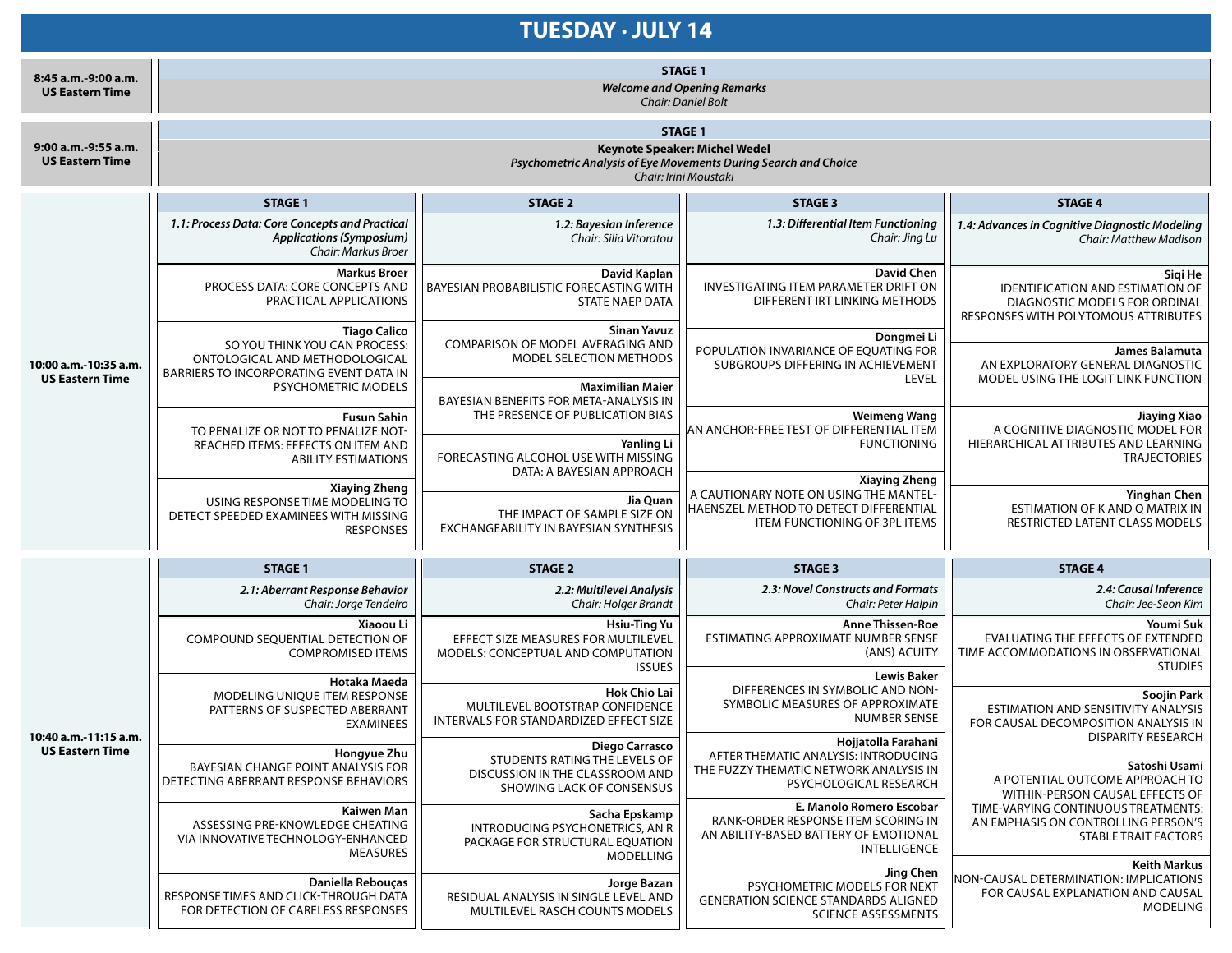## **TUESDAY ∙ JULY 14**

|                                                 | <b>STAGE 1</b>                                                                                                           | <b>STAGE 2</b>                                                                                 | <b>STAGE 3</b>                                                                                   | <b>STAGE 4</b>                                                                                                                                                                                 |
|-------------------------------------------------|--------------------------------------------------------------------------------------------------------------------------|------------------------------------------------------------------------------------------------|--------------------------------------------------------------------------------------------------|------------------------------------------------------------------------------------------------------------------------------------------------------------------------------------------------|
| 11:20 a.m.-11:55 a.m.<br><b>US Eastern Time</b> | 3.1: Regression Modeling and Prediction<br>Chair: Kenneth Wilcox                                                         | 3.2: Reliability<br>Chair: Jorge González                                                      | 3.3: Testlets and Hierarchical Factor Structure<br>Chair: Ken Fujimoto                           | 3.4: Response Times and Diagnostic Modeling<br>Chair: Xiaoou Li                                                                                                                                |
|                                                 | <b>Eduardo Alarcón-Bustamante</b><br>NEW INSIGHTS ON MARGINAL EFFECTS                                                    | Debby ten Hove<br>SELECTING THE APPROPRIATE ICC TO<br>ESTIMATE INTERRATER RELIABILITY          | <b>Chen Tian</b><br><b>ROTATION CRITERION THAT ENCOURAGES A</b><br>HIERARCHICAL FACTOR STRUCTURE | Xin Qiao<br>NONLINEAR LATENT EFFECTS IN COGNITIVE<br>DIAGNOSTIC MODELING INCORPORATING<br><b>RESPONSE TIMES</b>                                                                                |
|                                                 | Jorge Tendeiro<br>ROBUSTNESS OF BAYESIAN NULL HYPOTHESIS<br><b>TESTING UNDER OPTIONAL STOPPING</b>                       | Pedro Henrique Ribeiro Santiago<br>A NEW APPROACH FOR BAYESIAN OMEGA<br><b>ESTIMATION</b>      | Xin Xu<br>LATENT VARIABLE SELECTION FOR TESTLET-<br><b>BASED TESTS</b>                           | <b>Ummugul Bezirhan</b><br>JOINT CONDITIONAL COGNITIVE DIAGNOSTIC<br>MODEL FOR RESPONSE TIME AND ACCURACY                                                                                      |
|                                                 | <b>Sierra Bainter</b><br>SSVS FOR PSYCH: AN ONLINE TOOL FOR<br>PERFORMING STOCHASTIC SEARCH VARIABLE<br><b>SELECTION</b> | Nadja Bodner<br>A COMPARISON OF INTERRATER AGREEMENT<br><b>MEASURES FOR BINARY TIME SERIES</b> | <b>Evan Olson</b><br>A MULTILEVEL TESTLET MODEL FOR<br>RESPONSES AND RESPONSE TIMES              | Yi Yang<br>MODELING NONIGNORABLE MISSING DATA<br>DUE TO TIME LIMITS USING RESPONSE TIMES<br>IN DIAGNOSTIC CLASSIFICATION MODELS                                                                |
|                                                 | Joshua Chiroma Gandi<br>PARSIMONY-PARAMETER MODEL FOR<br>EVIDENTIAL ACCURACY AND PRECISION                               | Zhengiu Lu<br>A STRUCTURAL EQUATION MODELING<br>APPROACH TO MULTILEVEL RELIABILITY<br>ANALYSIS | Nana Kim<br>APPLICATION OF NONCOMPENSATORY MIRT<br>TO PASSAGE-BASED TESTS                        | Hong Jiao<br>JOINT MODELING OF RESPONSES, RESPONSE<br>TIME, AND ANSWER CHANGE BEHAVIORS FOR<br><b>COGNITIVE DIAGNOSIS</b>                                                                      |
|                                                 | <b>STAGE 1</b>                                                                                                           |                                                                                                |                                                                                                  | <b>STAGE 2</b>                                                                                                                                                                                 |
| 12:00 p.m.-12:55 p.m.<br><b>US Eastern Time</b> | Invited Talk: Zhiyong Johnny Zhang<br>Psychometric Models for Social Network Data Analysis<br>Chair: Sophia Rabe-Hesketh |                                                                                                |                                                                                                  | <b>Inivited Talk: Anna-Lena Schubert</b><br>Neurocognitive Psychometric Approaches to the Measurement of Individual<br><b>Differences in Cognitive Processes</b><br>Chair: Matthias von Davier |

|                                               | <b>STAGE 1</b>                                                                                                                                                        |                                                                                                                                                                                                                                                                                                                             | <b>STAGE 2</b>                                                                                                                       |                                                                                                                              |
|-----------------------------------------------|-----------------------------------------------------------------------------------------------------------------------------------------------------------------------|-----------------------------------------------------------------------------------------------------------------------------------------------------------------------------------------------------------------------------------------------------------------------------------------------------------------------------|--------------------------------------------------------------------------------------------------------------------------------------|------------------------------------------------------------------------------------------------------------------------------|
| 9:00 a.m.-9:25 a.m.<br><b>US Eastern Time</b> | <b>Spotlight Talk: Amanda Luby</b><br><b>Psychometrics for Forensic Decision-Making</b><br>Chair: David Kaplan                                                        |                                                                                                                                                                                                                                                                                                                             | <b>Spotlight Talk: Holger Brandt</b><br>Detecting Mediator Variables when Important Confounders are Omitted<br>Chair: Eric Loken     |                                                                                                                              |
|                                               | <b>STAGE 1</b>                                                                                                                                                        | <b>STAGE 2</b>                                                                                                                                                                                                                                                                                                              |                                                                                                                                      | <b>STAGE 3</b>                                                                                                               |
| 9:30 a.m.-9:55 a.m.<br><b>US Eastern Time</b> | <b>Spotlight Talk: Susu Zhang</b><br><b>Uncovering Cross-Situational Consistency with</b><br><b>Canonical Correlation Analysis of Process Data</b><br>Chair: Oiwei He | Spotlight Talk: JoonHo Lee<br><b>Spotlight Talk: Kenneth Wilcox</b><br><b>Bayesian Deconvolution for Measuring Treatment</b><br><b>Combining Topic Modeling and Regression: Supervised Topic Modeling with Covariates</b><br><b>Effect Heterogenieity in Multisite Trials</b><br>Chair: Matt Johnson<br>Chair: Marie Wiberg |                                                                                                                                      |                                                                                                                              |
|                                               | <b>STAGE 1</b>                                                                                                                                                        | <b>STAGE 2</b>                                                                                                                                                                                                                                                                                                              | <b>STAGE 3</b>                                                                                                                       | <b>STAGE 4</b>                                                                                                               |
|                                               | 4.1: Poster Session 1<br>Chair: Oscar Gonzalez                                                                                                                        | 4.2: Poster Session 2<br>Chair: Ya-Hui Su                                                                                                                                                                                                                                                                                   | 4.3: Poster Session 3<br>Chair: Nadja Bodner                                                                                         | 4.4: Poster Session 4<br>Chair: Anne Thissen-Roe                                                                             |
| 10:00 a.m.-10:35 a.m.                         | Yu Liu<br>MODEL FIT IN ORDINAL SEM WITH<br>MISSINGNESS: D2 VS MI2S                                                                                                    | Qi (Helen) Huang<br>THE POTENTIAL FOR INTERPRETATIONAL<br><b>CONFOUNDING IN DISCRETE SKILLS MODELS</b>                                                                                                                                                                                                                      | John Denbleyker<br>REVIVING LORD-MCNEMAR'S TRUE GAIN<br><b>SCORE IN THE MODERN WORLD</b>                                             | Onur Demirkaya<br>DETECTING ITEM PREKNOWLEDGE WITH<br>SPEED, ACCURACY AND REVISITS                                           |
| <b>US Eastern Time</b>                        | <b>Allison Cooperman</b><br>A COMPREHENSIVE REVIEW OF HEYWOOD<br>CASES IN EXPLORATORY FACTOR ANALYSIS                                                                 | <b>Gamze Kartal</b><br><b>EXPLORING A NEW CTT METHOD FOR</b><br><b>CLASSROOM CDM</b>                                                                                                                                                                                                                                        | Kazuki Hori<br>LATENT CURVE MODEL APPROACH TO THE<br>TREND IN TIME-VARYING PREDICTOR                                                 | Jiawei Xiong<br>AN EMPIRICAL STUDY OF DEVELOPING<br>AUTOMATED SCORING ENGINE USING<br>SUPERVISED LATENT DIRICHLET ALLOCATION |
|                                               | <b>Ting Sun</b><br>VALIDATING A WRITING SELF-EFFICACY<br>MEASURE USING CFA AND IRT ANALYSES                                                                           | <b>Yoshito Tan</b><br>BAYESIAN PENALIZATION FOR VARIABLE<br>SELECTION IN EXPLANATORY COGNITIVE<br><b>DIAGNOSTIC MODELS</b>                                                                                                                                                                                                  | Kahyun Lee<br>VALIDITY OF THE SINGLE-ITEM MEASUREMENT<br>OF STATE EMOTION AND STATE SELF-ESTEEM<br>IN THE EXPERIENCE SAMPLING METHOD | <b>Merve Sarac</b><br>A SCORE DIFFERENCING METHOD FOR ITEM<br>PREKNOWLEDGE DETECTION IN REAL-TIME                            |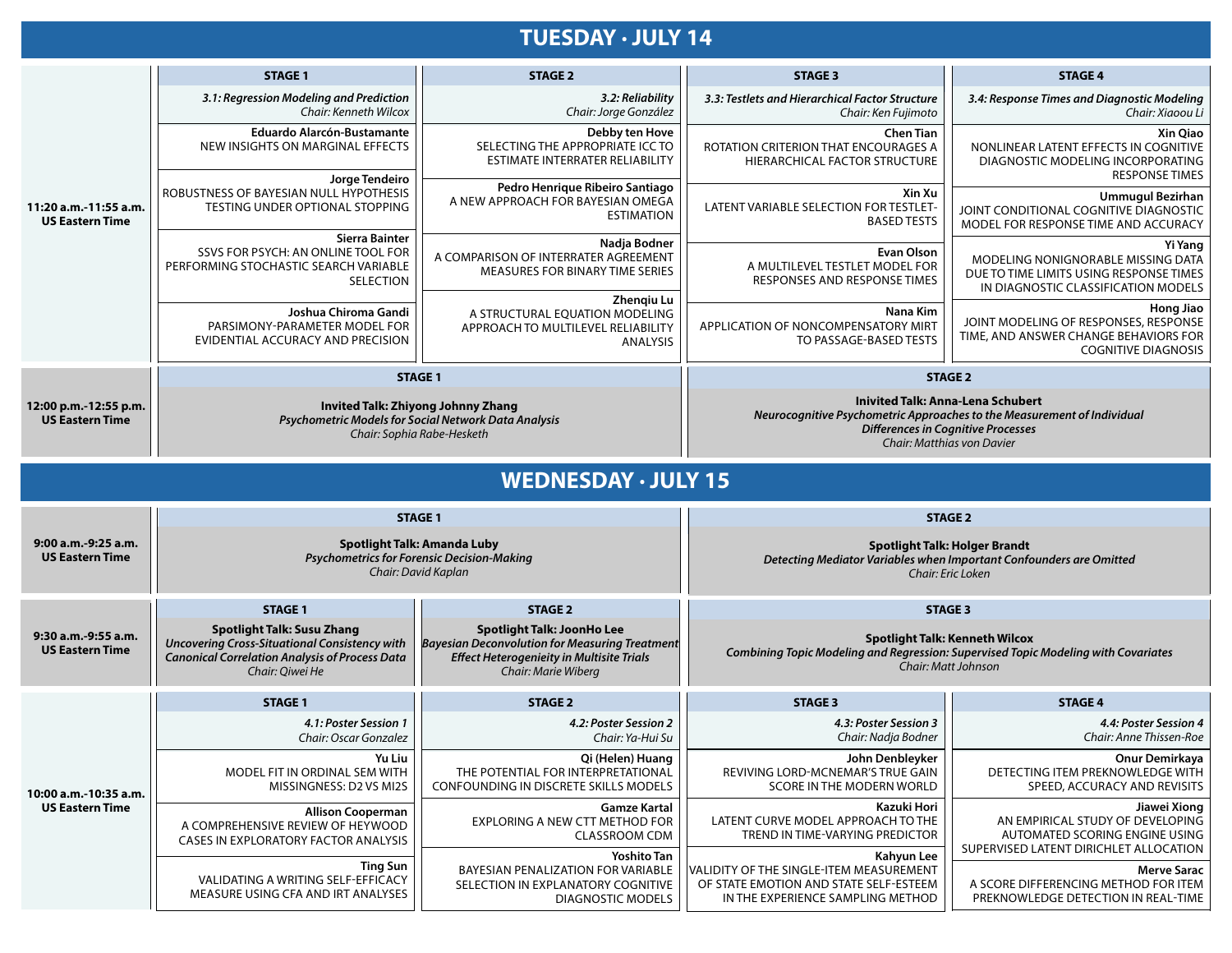|                                                              | <b>STAGE 1</b>                                                                                                                        | <b>STAGE 2</b>                                                                                                           | <b>STAGE 3</b>                                                                                                                    | <b>STAGE 4</b>                                                                              |
|--------------------------------------------------------------|---------------------------------------------------------------------------------------------------------------------------------------|--------------------------------------------------------------------------------------------------------------------------|-----------------------------------------------------------------------------------------------------------------------------------|---------------------------------------------------------------------------------------------|
|                                                              | 4.1: Poster Session 1<br>Continued                                                                                                    | 4.2: Poster Session 2<br>Continued                                                                                       | 4.3: Poster Session 3<br>Continued                                                                                                | 4.4: Poster Session 4<br>Continued                                                          |
|                                                              | Kentaro Hayashi<br>ON THE RELATIONSHIP BETWEEN FACTORS<br>AND PRINCIPAL COMPONENTS VIA<br><b>COEFFICIENT ALPHA IN HIGH-DIMENSIONS</b> | <b>Athul Sudheesh</b><br>EXPLORING TEMPORAL FUNCTIONAL<br>DEPENDENCIES BETWEEN LATENT SKILLS IN<br>SUMMATIVE ASSESSMENTS | <b>Stefany Mena</b><br>TESTING CHANGES IN MULTILEVEL<br>MODELS WITH NON-NORMAL DATA USING<br>PERMUTATION                          | Shuangshuang Xu<br>UTILIZING ITEM RESPONSE TIME IN ITEM<br>SELECTION IN VARIABLE-LENGTH CAT |
|                                                              | <b>Chris Strauss</b><br>EVALUATING THE USE OF FACTOR SCORES IN<br><b>LATENT MEDIATION MODELS</b>                                      | <b>Mingying Zheng</b><br>COMPUTERIZED ADAPTIVE TESTING ITEM                                                              | Hanna Kim<br><b>CHALLENGES AND STRATEGIES FOR</b>                                                                                 | <b>Xiaoguang Yang</b><br>A SHADOW TEST APPROACH FOR                                         |
| 10:00 a.m.-10:35 a.m.<br><b>US Eastern Time</b><br>Continued | Selim Havan<br>MODEL SIZE EFFECT ON SEM MODEL FIT<br>INDICES WITH NON-NORMAL DATA                                                     | SELECTION FOR BAYESIAN DIAGNOSTIC<br><b>CLASSIFICATION MODELS</b>                                                        | INVESTIGATING INTERDEPENDENCE WITH<br><b>DYADIC DATA</b>                                                                          | <b>CONSTRAINED CAT WITH EQUAL</b><br><b>MEASUREMENT PRECISION</b>                           |
|                                                              | <b>Ellen Fitzsimmons</b><br>MARGINAL AND CONDITIONAL POSTERIOR<br>PREDICTIVE P-VALUES FOR BAYESIAN SEM                                | <b>Jake Cho</b><br>A STATISTICAL PROCEDURE FOR<br>Q-MATRIX SPECIFICATION IN DIAGNOSTIC<br><b>CLASSIFICATION MODELS</b>   | <b>Amanda Ferster</b><br><b>EVALUATION OF AN EDUCATOR PROFESSIONAL</b><br>DEVELOPMENT SERIES VIA LATENT GROWTH<br><b>MODELING</b> | Sooyong Lee<br>ITEM SELECTION AND TRAIT ESTIMATION<br>METHODS IN CAT WITH ITEM LEAKAGE      |
|                                                              | Raul Corrêa Ferraz<br>SHOULD WE COMPUTE OBSERVED POWER<br>IN STRUCTURAL EQUATION MODELING<br>APPLICATIONS?                            | J.Rachael Ahn                                                                                                            | <b>Jung Yeon Park</b>                                                                                                             | <b>Kylie Gorney</b>                                                                         |
|                                                              | Zachary Goodman<br>MODELING BRAIN SIGNAL VARIABILITY AS<br>NEURAL NETWORK LATENT VARIABLES                                            | DIAGNOSTIC CLASSIFICATION USING A<br>POLYTOMOUS MEASURE OF KOREAN<br>ORGANIZATIONAL COMMITMENT                           | <b>GENERALIZED ADDITIVE MODELING FOR</b><br>LEARNING TRAJECTORIES IN E-LEARNING<br><b>ENVIRONMENTS</b>                            | A BAYESIAN ANALYSIS OF ITEM FORMAT AND<br><b>TEST SECURITY</b>                              |
|                                                              | <b>STAGE 1</b>                                                                                                                        | <b>STAGE 2</b>                                                                                                           | <b>STAGE 3</b>                                                                                                                    |                                                                                             |
|                                                              | 5.1: Poster Session 5<br>Chair: Irina Grabovsky                                                                                       | 5.2: Poster Session 6<br>Chair: Richard Feinberg                                                                         | 5.3: Poster Session 7<br>Chair: Leah Feuerstahler                                                                                 |                                                                                             |
|                                                              | Taj Rollins<br>A RASCH ANALYSIS AND CROSS-CULTURAL DIF<br>ANALYSIS OF THE PURPOSE SCALE                                               | <b>Brooke Houck</b><br>USING PAIRWISE PREFERENCE CHOICE<br>MODELING FOR EXAM DEVELOPMENT                                 | Ki Cole<br>IRT ANALYSIS OF DIMENSIONAL STRUCTURE<br>AND ITEM WORDING EFFECTS                                                      |                                                                                             |
|                                                              | <b>Marcelo Henklain</b><br>MULTIGROUP CONFIRMATORY FACTOR<br>ANALYSIS WITH THE TEACHER BEHAVIOR<br>CHECKLIST                          | Ching Yi Chiang<br>APPLYING DATA MINING IN THE CHINESE<br>OPTIMISM-PESSIMISM TRAITS SCALE                                | <b>Timothy Holcomb</b><br>ASSESSING RELIABILITY OF DISCRIMINATION<br>AND DIFFICULTY PARAMETER WEIGHTED<br><b>SCORING MODELS</b>   |                                                                                             |
|                                                              | <b>Sam Cacace</b><br><b>INVARIANCE ANALYSIS OF THE CMNI-46:</b><br>DIFFERENCES IN SUB SCALES BETWEEN MEN                              | <b>Mengting Lee</b><br>PSYCHOMETRIC EXAMINATIONS OF<br>AUTHENTIC HAPPINESS INVENTORY AMONG                               | <b>Matthew Naveiras</b><br>A DYNAMIC TREE-BASED ITEM RESPONSE MODEL                                                               |                                                                                             |
| 10:40 a.m.-11:15 a.m.                                        |                                                                                                                                       | AUSTRALIANS<br><b>Biao Zeng</b>                                                                                          | <b>Tongtong Zou</b><br><b>ITEM-LEVEL MEASUREMENT OF RESPONSE STYLE</b>                                                            |                                                                                             |
| <b>US Eastern Time</b>                                       | <b>AND WOMEN</b><br><b>Tuba Gezer</b><br>DIFFERENTIAL ITEM ANALYSIS OF A COMMON                                                       | THE INFLUENCE OF WORDING DIRECTION ON<br>UNDERGRADUATE LEARNING BURNOUT SCALE                                            | Nnamdi Ezike<br>EVALUATION OF SAS IRT AND MCMC<br>PROCEDURES FOR THE GPCM                                                         |                                                                                             |
|                                                              | <b>STATISTICS EXAM</b><br><b>Ritesh Malaiya</b>                                                                                       | <b>Tung Min Liang</b><br>THE ESTABLISHMENT OF EVALUATION<br>INDICATORS FOR THE PERFORMANCE ARTS<br><b>CURRICULUM</b>     | Xiangyi Liao<br>ITEM COMPLEXITY AND THE MEASUREMENT<br>JOF GROWTH IN A VERTICAL SCALING CONTEXT                                   |                                                                                             |
|                                                              | SIMULATION STUDIES OF ITEM BIAS<br><b>ESTIMATION ACCURACY</b>                                                                         | <b>Wengian Lin</b><br>MEASURING ONLINE SOCIAL LONELINESS                                                                 | Mingjia Ma<br>MIRT ITEM PARAMETER RECOVERY UNDER<br>THREE-DIMENSIONAL COMPLEX STRUCTURE                                           |                                                                                             |
|                                                              | <b>Heather Gunn</b><br>COMPARISON OF IRT AND CFA PROCEDURES<br><b>FOR TESTING DIF</b>                                                 | Diego Luna Bazaldua<br>A GENERALIZABILITY STUDY OF TEACH, A<br><b>GLOBAL CLASSROOM OBSERVATION TOOL</b>                  | Sayaka Arai<br>EVALUATION OF CLASSICAL ICC USING<br>NUMERICAL SIMULATION BASED ON IRT                                             |                                                                                             |
|                                                              | <b>Chichen Chen</b><br>IMPROVING PERFORMANCE OF DIF<br>ASSESSMENT BY USING LATENT CLASS<br><b>INFORMATION</b>                         | <b>Magdalen Beiting-Parrish</b><br>CHOOSE ALL THAT APPLY: A PROBLEMATIC<br><b>ITEM TYPE?</b>                             | <b>Trent Combs</b><br>ITEM RESPONSE THEORY (IRT) RESPONSE-TIME<br>MODEL: MIXED-EFFECTS SPLINE WITH VARYING<br><b>KNOTS</b>        |                                                                                             |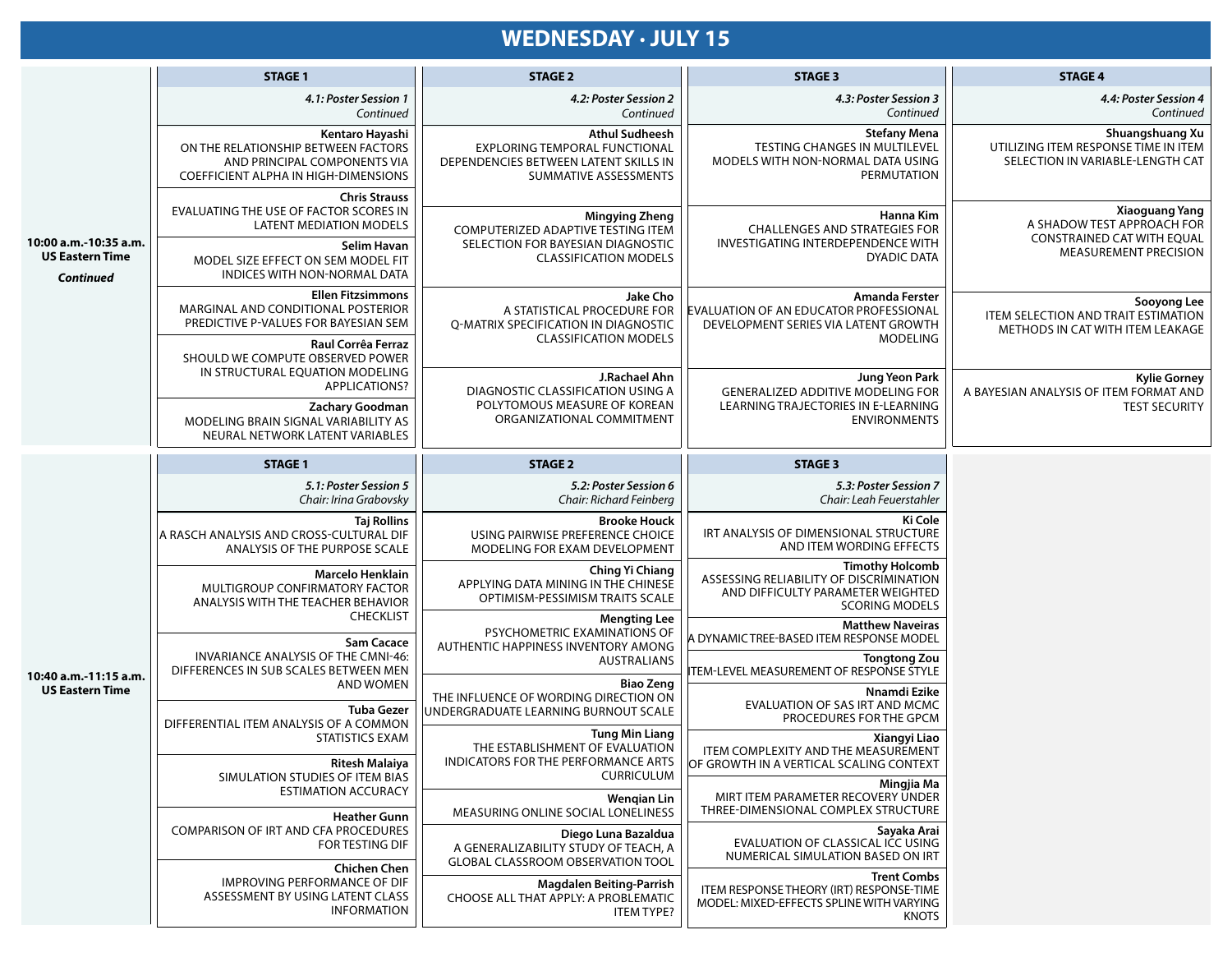|                                                                     | <b>STAGE 1</b>                                                                                                                                                                   |                                                                                                                                |                                                                                                          |
|---------------------------------------------------------------------|----------------------------------------------------------------------------------------------------------------------------------------------------------------------------------|--------------------------------------------------------------------------------------------------------------------------------|----------------------------------------------------------------------------------------------------------|
|                                                                     | 5.1: Poster Session 5<br>Continued                                                                                                                                               |                                                                                                                                |                                                                                                          |
|                                                                     | <b>Chunling Niu</b><br>A SIMULATION STUDY: COMPARING THE<br>DIF DETECTION CAPACITIES OF THE RASCH<br>TREES MODEL TESTS TO TWO COMMON DIF<br>APPROACHES FOR PARTIAL CREDIT MODELS |                                                                                                                                |                                                                                                          |
| 10:40 a.m.-11:15 a.m.<br><b>US Eastern Time</b><br><b>Continued</b> | <b>Eric Schuler</b><br>PARENT-CHILD MEASUREMENT INVARIANCE<br>OF CIGARETTE AND E-CIGARETTE<br><b>EXPECTANCIES USING DYADIC CONFIRMATORY</b><br><b>FACTOR ANALYSIS</b>            |                                                                                                                                |                                                                                                          |
|                                                                     | <b>Winnie Wing-Yee Tse</b><br>MEASUREMENT INVARIANCE FOR ORDERED<br>CATEGORICAL VARIABLES: THE NECESSITY<br>OF STRICT INVARIANCE FOR VALID GROUP<br><b>COMPARISONS</b>           |                                                                                                                                |                                                                                                          |
|                                                                     | Sohee Kim<br><b>ITEM PARAMETER DRIFT UNDER THE BIFACTOR</b><br><b>MODEL</b>                                                                                                      |                                                                                                                                |                                                                                                          |
|                                                                     | <b>STAGE 1</b>                                                                                                                                                                   | <b>STAGE 2</b>                                                                                                                 | <b>STAGE 3</b>                                                                                           |
|                                                                     | 6.1: Poster Session 8<br>Chair: Satoshi Usami                                                                                                                                    | 6.2: Poster Session 9<br>Chair: Jay Verkuilen                                                                                  | 6.3: Poster Session 10<br>Chair: Sierra Bainter                                                          |
|                                                                     | Chaochao Jia<br>WHO PERFORMS BETTER? A COMPARISON<br>OF ONLY-CHILD AND NON-ONLY-CHILD IN<br>SCHOOL USING PROPENSITY SCORE                                                        | Ji Li<br>SELECTING FACTORIAL INVARIANCE MODELS<br>WITH VARIANCE HETEROGENEITY                                                  | Mingya Huang<br>A BAYESIAN SOLUTION TO NON-<br>CONVERGENCE OF CROSSED RANDOM<br><b>EFFECTS MODELS</b>    |
|                                                                     | Xiaoxiao Liu<br>EFFECTS OF CLASSROOM TEACHING ON<br>STUDENTS' ACADEMIC PERFORMANCE                                                                                               | <b>Yifang Zeng</b><br>ASSESSING THE EMOTIONAL REGULATION<br><b>OUESTIONNAIRE IN CHINESE AND AMERICAN</b><br>ADOLESCENT SAMPLES | Xinyang Li<br>PROPENSITY SCORE MATCHING IN CROSS-<br><b>CLASSIFIED MULTILEVEL MODELS</b>                 |
| 11:20 a.m.-11:55 a.m.                                               | <b>Qiantong Chen</b><br>AN EMPIRICAL STUDY OF THE RELATIONSHIP<br>BETWEEN SCHOOL SIZE AND TEACHERS' WORK                                                                         | Yichi Zhang<br>A BAYESIAN REGION OF MEASUREMENT<br>EOUIVALENCE (ROME) APPROACH FOR                                             | Gulsah Gurkan<br>ACCOUNTING FOR MEASUREMENT ERROR<br>AND CLUSTERING IN CROSS-CULTURAL<br>ASSESSMENT DATA |
| <b>US Eastern Time</b>                                              | ENVIRONMENT SATISFACTION IN RURAL<br>CHINA: EVIDENCE FROM PISA 2015 SURVEY                                                                                                       | ESTABLISHING MEASUREMENT INVARIANCE                                                                                            | Yan Liu<br>APPLYING GENERALIZABILITY THEORY IN<br>INTERNATIONAL LARGE-SCALE ASSESSMENTS                  |
|                                                                     | Shiyi Zhang<br>EXPLORING FACTORS AND EFFECTS OF SOCIAL<br><b>MEDIA FATIGUE</b>                                                                                                   | Irina Uglanova<br>SOURCES OF LOCAL DEPENDENCE BETWEEN<br><b>INDICATORS WITHIN SCENARIO-BASED</b><br>ASSESSMENT                 | <b>Ronald Flores</b><br><b>IMPROVING LOSS FUNCTIONS WITH</b><br><b>INACCURATE PROBABILITIES</b>          |
|                                                                     | Yi Fang Zhai<br>A STUDY ON INFLUENCING FACTORS OF<br>DISADVANTAGED STUDENTS' READING<br><b>LITERACY</b>                                                                          | <b>Hugo Blasdel</b><br>DATA RECOVERY AT 0.99 CORRELATION                                                                       | Nayeon Yoo<br>UTILIZING MACHINE LEARNING TO PREDICT<br>STUDENT PROFICIENCY: PISA PROCESS DATA            |
|                                                                     | <b>Xiaoyue Xiong</b><br>WHAT ARE CENTRAL FACTORS RELATING                                                                                                                        | WITH 31% ERROR IN MULTI-MEASURE MDS<br><b>DECOMPOSITION</b>                                                                    | Jianshen Chen<br>EVALUATING ITEM ORDER EFFECT ACROSS<br><b>VARIOUS TEST-TAKER POPULATIONS</b>            |
|                                                                     | TO MIDDLE SCHOOL STUDENTS' SCIENCE<br><b>ACHIEVEMENTS: EVIDENCE FROM</b><br>PSYCHOLOGICAL NETWORK ANALYSIS                                                                       | <b>Xiaotong Yang</b><br>THE NUMBER OF ITERATIONS IN PARALLEL<br>ANALYSIS FOR DETECTING DIMENSIONALITY                          | Wei Xu<br>ABERRANT RESPONSE DETECTION: A JOINT<br><b>TESTLET MODEL APPROACH</b>                          |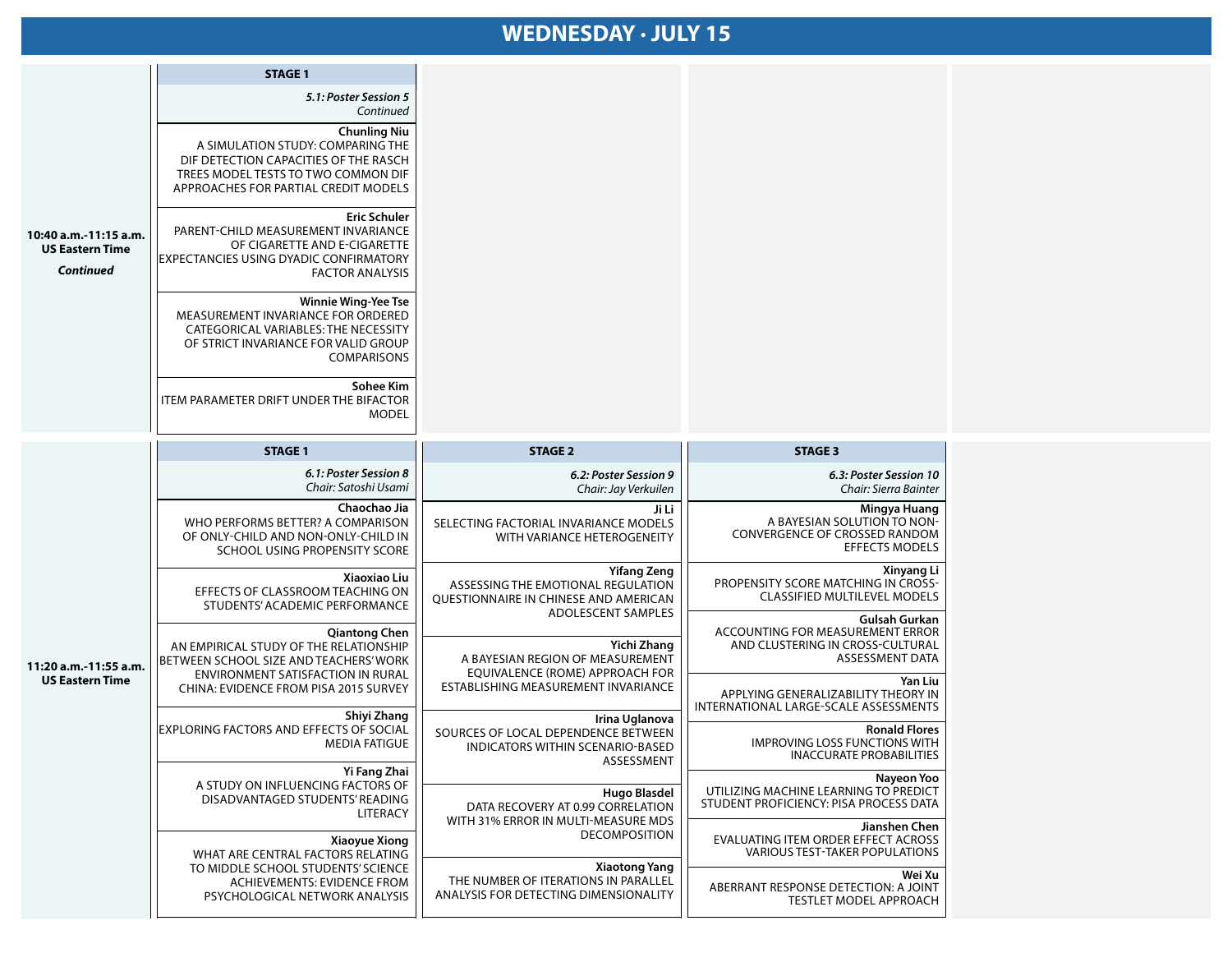|                                                                     | <b>STAGE 1</b>                                                                                                                                                                    | <b>STAGE 2</b>                                                                | <b>STAGE 3</b>                                                                                               |
|---------------------------------------------------------------------|-----------------------------------------------------------------------------------------------------------------------------------------------------------------------------------|-------------------------------------------------------------------------------|--------------------------------------------------------------------------------------------------------------|
|                                                                     | 6.1: Poster Session 8<br>Continued                                                                                                                                                | 6.2: Poster Session 9<br>Continued                                            | 6.3: Poster Session 10<br>Continued                                                                          |
| 11:20 a.m.-11:55 a.m.<br><b>US Eastern Time</b><br><b>Continued</b> | Song Yajie<br><b>RELATIONSHIP BETWEEN PARENTAL</b><br><b>EMOTIONAL SUPPORT AND STUDENT</b><br><b>FAILURE FEARS: THE INTERMEDIARY ROLE OF</b><br>PSYCHOLOGICAL RESILIENCE-EVIDENCE | Ya Zhang<br>CLASSIFICATION OF MATH SELF-EFFICACY ON<br>LARGE-SCALE ASSESSMENT | Simran Johal<br><b>COMPARING ESTIMATION METHODS FOR</b><br>PSYCHOMETRIC NETWORKS WITH ORDINAL<br><b>DATA</b> |
|                                                                     | <b>FROM PISA2018</b><br>Wei Chen<br>THE IMPACT OF TEACHER TRAINING ON<br><b>STUDENTS' SCIENCE ACHIEVEMENTS</b>                                                                    | Wei Wang<br>PSYCHOMETRIC NETWORK ANALYSIS OF JOB<br>ATTITUDES AND BEHAVIORS   | <b>Dakota Cintron</b><br>NONPARAMETRIC ESTIMATION OF LATENT<br>CLASS MODELS WITHIN A HILBERT SPACE           |

|                                                 | <b>STAGE 1</b>                                                                        |
|-------------------------------------------------|---------------------------------------------------------------------------------------|
| 12:00 p.m.-12:55 p.m.<br><b>US Eastern Time</b> | Keynote Speaker: Bin Yu<br>Veridical Data Science<br><b>Chair: Francis Tuerlinckx</b> |

| <b>THURSDAY · JULY 16</b> |  |
|---------------------------|--|
|                           |  |

|                                               | <b>STAGE 1</b>                                                                                                                           |                                                                                                                                | <b>STAGE 2</b>                                                                                                                                                        |                                                                                                               |
|-----------------------------------------------|------------------------------------------------------------------------------------------------------------------------------------------|--------------------------------------------------------------------------------------------------------------------------------|-----------------------------------------------------------------------------------------------------------------------------------------------------------------------|---------------------------------------------------------------------------------------------------------------|
| 9:00 a.m.-9:25 a.m.<br><b>US Eastern Time</b> | <b>Spotlight Talk: Jay Verkuilen</b><br>Fisher-Information Based Local Fit via the Correlation Curve<br>Chair: Chun Wang                 |                                                                                                                                | <b>Spotlight Talk: Zachary Roman</b><br>Bayesian Spatial and Network Auto-Regressive Structural Equation Modeling: A Novel Approach<br><b>Chair: Carolyn Anderson</b> |                                                                                                               |
|                                               | <b>STAGE 1</b>                                                                                                                           |                                                                                                                                | <b>STAGE 2</b>                                                                                                                                                        |                                                                                                               |
| 9:30 a.m.-9:55 a.m.<br><b>US Eastern Time</b> | <b>Spotlight Talk: Lu Ou</b><br>Knowing it Early in Embodied Learning: Forecasting with Eye-Hand Coordination<br>Chair: Steven Culpepper |                                                                                                                                | <b>Spotlight Talk: Andries VanderArk</b><br><b>New Advances in Mokken Scale Analysis</b><br>Chair: Ying Cheng                                                         |                                                                                                               |
|                                               | <b>STAGE 1</b>                                                                                                                           | <b>STAGE 2</b>                                                                                                                 | <b>STAGE 3</b>                                                                                                                                                        | <b>STAGE 4</b>                                                                                                |
|                                               | 7.1: Effects of Measurement Bias on Conclusions<br>Made in Applied Research (Symposium)<br>Chair: Alexis Georgeson                       | 7.2: Applications of Machine Learning Methods<br>Chair: Xueying Tang                                                           | 7.3: Longitudinal Data Analysis<br>Chair: Hsiu-Ting Yu                                                                                                                | 7.4: Cognitive Diagnostic Models<br>Chair: Susu Zhang                                                         |
| 10:00 a.m.-10:35 a.m.                         | <b>Alexis Georgeson</b><br>TREATING ORDINAL ITEMS AS CONTINUOUS IN<br>MULTIPLE-GROUP CFA                                                 | <b>Guoquo Zheng</b><br>USING LATENT DIRICHLET ALLOCATION TO<br><b>ANALYZE MATHEMATICS CONSTRUCTED-</b><br><b>RESPONSE DATA</b> | Kong ju Suh<br>APPLICATION OF A LONGITUDINAL<br>POLYTOMOUS ITEM RESPONSE THEORY<br>MIXTURE MODEL FOR LATENT CLASSES WITH                                              | <b>Richard Golden</b><br>NEW SCALABLE MISSPECIFICATION TESTS FOR<br><b>G-DINA MODELS WITH MANY PARAMETERS</b> |
|                                               | <b>Oscar Gonzalez</b><br>MEASUREMENT BIAS AND CONSISTENCY IN<br><b>CLASSIFICATION FOR SCREENING MEASURES</b>                             | <b>Sunmee Kim</b><br>PREDICTION-ORIENTED MODEL SELECTION<br><b>METRICS FOR EXTENDED REDUNDANCY</b><br>ANALYSIS                 | <b>DIFFERENT GROWTH TRAJECTORIES</b><br><b>Fen Fan</b>                                                                                                                | Ya-Hui Su<br><b>INCREASING MEASUREMENT EFFICIENCY IN</b><br>COGNITIVE DIAGNOSIS MODELS FOR TEST               |
| <b>US Eastern Time</b>                        | <b>Rachel Gross</b><br>ROBUSTNESS OF LATENT GROWTH CURVE<br>MODELS TO LONGITUDINAL MEASUREMENT                                           |                                                                                                                                | <b>ITEM AND SCORE ESTIMATION FOR A</b><br>LONGITUDINAL ASSESSMENT                                                                                                     | <b>CONSTRUCTION</b><br><b>Chenchen Ma</b>                                                                     |
|                                               | NON-INVARIANCE                                                                                                                           | <b>Danielle Rodgers</b><br>MISSING DATA IN MACHINE LEARNING:                                                                   | Silvia Bianconcini<br><b>COMPARISON BETWEEN DIFFERENT</b><br><b>ESTIMATION METHODS OF FACTOR MODELS</b>                                                               | <b>LEARNING LATENT STRUCTURES IN</b><br>HIERARCHICAL COGNITIVE DIAGNOSIS                                      |
|                                               | <b>Peter Halpin</b><br>WHEN DOES DIF AFFECT GROUP-MEAN<br><b>COMPARISONS ON THE SCALE SCORE?</b>                                         | IMPLEMENTING MULTIPLE IMPUTATION IN<br>CART                                                                                    | FOR LONGITUDINAL ORDINAL DATA                                                                                                                                         | <b>MODELS</b><br><b>Mangian Liao</b>                                                                          |
|                                               | <b>David Thissen</b><br>DISCUSSION OF MEASUREMENT BIAS IN<br><b>APPLIED SETTINGS</b>                                                     | Yanyan Fu<br>USE LANGUAGE MODELS TO SOLVE SENTENCE-<br><b>CORRECTION MULTIPLE-CHOICE QUESTIONS</b>                             | <b>Yasuo Miyazak</b><br>HOW WELL COULD TWO-WAVE MODEL<br><b>RECOVER THREE-WAVE GROWTH</b><br>PARAMETERS?                                                              | <b>INVESTIGATING THE MEASUREMENT</b><br>INVARIANCE IN THE MULTIPLE-STRATEGY<br>LONGITUDINAL DIAGNOSTIC MODEL  |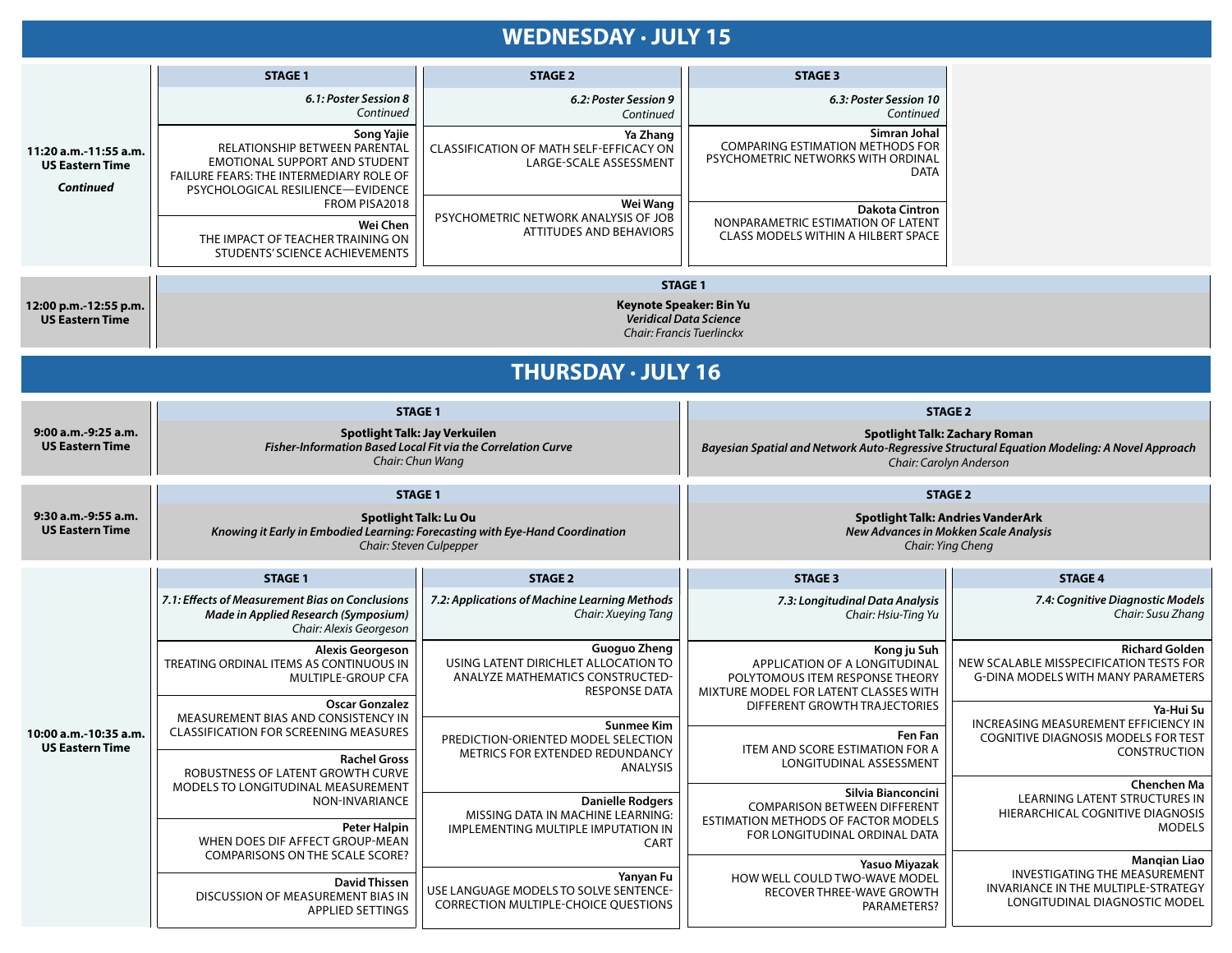#### **THURSDAY ∙ JULY 16**

|                                                 | <b>STAGE 1</b>                                                                                                                               | <b>STAGE 2</b>                                                                                                                               | <b>STAGE 3</b>                                                                                                                                  | <b>STAGE 4</b>                                                                                                                                 |
|-------------------------------------------------|----------------------------------------------------------------------------------------------------------------------------------------------|----------------------------------------------------------------------------------------------------------------------------------------------|-------------------------------------------------------------------------------------------------------------------------------------------------|------------------------------------------------------------------------------------------------------------------------------------------------|
|                                                 | 8.1: Missing Data<br>Chair: Andries van der Ark                                                                                              | 8.2: Process Data<br>Chair: Lu Ou                                                                                                            | 8.3: Classification<br>Chair: Stephen France                                                                                                    | 8.4: Equating<br>Chair: Ya Zhang                                                                                                               |
|                                                 | Egamaria Alacam<br>NOVEL BAYESIAN MODEL-BASED<br><b>IMPUTATION METHOD FOR MISSING ITEMS IN</b><br>QUESTIONNAIRES                             | <b>Yuting Han</b><br>ANALYZING SUCCESS ON A CPS TASK USING<br><b>RESPONSE PROCESSES</b>                                                      | <b>Richard Feinberg</b><br>PRACTICAL APPROACHES FOR ESTIMATING<br><b>CLASSIFICATION DECISIONS ON INTERRUPTED</b>                                | <b>Marie Wiberg</b><br>KERNEL EQUATING WITH MIXED ITEM FORMAT                                                                                  |
| 10:40 a.m.-11:15 a.m.                           | <b>Brenna Gomer</b><br>SUBTYPES OF THE MISSING NOT AT RANDOM<br>(MNAR) MECHANISM                                                             | Jitong Qi<br>DIF DETECTION AND REMOVAL BY PROCESS<br>FEATURES AND TRANSFER LEARNING                                                          | <b>HIGH STAKES TESTS</b><br>Jessie Hyland<br>USING LATENT PROFILE ANALYSIS (LPA) TO                                                             | <b>Gabriel Wallin</b><br>EQUATING NON-EQUIVALENT GROUPS<br><b>USING PROPENSITY SCORES - MODEL</b><br>MISSPECIFICATION AND SENSITIVITY ANALYSIS |
| <b>US Eastern Time</b>                          | Feng Ji<br>DIAGNOSING AND HANDLING COMMON<br>VIOLATIONS OF MISSING AT RANDOM (MAR)                                                           | Kun Su<br>ANALYZING STUDENTS PHYSICS PROBLEM<br>SOLVING STRATEGIES USING PROCESS DATA                                                        | EXAMINE SECTION SCORE PROFILES ON THE<br><b>MCAT EXAM</b><br><b>Chang Nie</b>                                                                   | Jorge González<br>NEW RESULTS ON THE QUANTILE-BASED<br>CALCULATION OF THE STANDARD ERROR OF                                                    |
|                                                 | Yawei Shen<br>USING MATRIX COMPLETION ALGORITHM TO                                                                                           | <b>Xueying Tang</b><br>A HIDDEN MARKOV MODEL FOR IDENTIFYING<br>PROBLEM-SOLVING STRATEGIES IN PROCESS<br><b>DATA</b>                         | FACTORS AFFECTING THE CLASSIFICATION<br>ACCURACY IN COGNITIVE DIAGNOSIS BASED<br>ON BP NEURAL NETWORK                                           | <b>EQUATING</b><br>Claudia Ovalle<br><b>EQUATING METHODS IN R</b>                                                                              |
|                                                 | <b>CALIBRATE ITEMS WITH MISSING RESPONSES</b><br>Cathy (Xijuan) Zhang<br>HOW TO COMPUTE SEM FIT INDICES IN THE<br>PRESENCE OF MISSING DATA   | Qiwei He<br><b>CLUSTERING GENERAL BEHAVIOR PATTERNS</b><br>ACROSS MULTIPLE TASKS WITH SEQUENCE<br><b>MINING</b>                              | <b>Jeffrey Durieux</b><br>DETECTING DISEASE SUBTYPES BY MEANS OF<br><b>CLUSTERWISE INDEPENDENT COMPONENT</b><br><b>ANALYSIS</b>                 | Chunyan Liu<br>COMPARISON OF OUTLIER DETECTION<br>STATISTICS IN NEAT DESIGN                                                                    |
|                                                 | <b>STAGE 1</b>                                                                                                                               | <b>STAGE 2</b>                                                                                                                               | <b>STAGE 3</b>                                                                                                                                  | <b>STAGE 4</b>                                                                                                                                 |
|                                                 | 9.1: Computerized Testing<br>Chair: Yasuo Miyazaki                                                                                           | 9.2: Structural Equation Modeling<br>Chair: Wen Qu                                                                                           | 9.3: Mixture Models<br>Chair: Eric Schuler                                                                                                      | 9.4: Item Response Theory<br>Chair: Claudia Ovalle                                                                                             |
|                                                 | <b>Shugin Tao</b><br>ON-THE-FLY MULTISTAGE TESTING WITH<br><b>ADAPTIVE BLUEPRINTS</b>                                                        | Hao Wu<br>A CONFIDENCE INTERVAL OF NONCENTRALITY<br>COMPATIBLE WITH TEST OF A POINT NULL                                                     | <b>Francis Tuerlinckx</b><br>THE INFLUENCE OF NOISE VARIABLES ON THE<br>SELECTION OF THE NUMBER OF CLUSTERS IN<br>NORMAL MIXTURES USING THE BIC | Pablo Torres Irribarra<br>STUDENTS AS INFORMANTS: A MIXED PCM TO<br><b>COMPARE SCHOOL ENVIRONMENTS</b>                                         |
| 11:20 a.m.-11:55 a.m.                           | Giada Spaccapanico Proietti                                                                                                                  | Han Du<br>DISTRIBUTIONALLY-WEIGHTED LEAST<br>SQUARES IN STRUCTURAL EQUATION<br><b>MODELING</b>                                               | Seohyun Kim<br><b>BAYESIAN GROWTH MIXTURE MODELING</b><br>USING CONDITIONAL MEDIANS                                                             | Yi Chen<br>EXTENDING LATENT REGRESSION IRT WITH<br><b>RESPONSE TIME</b>                                                                        |
| <b>US Eastern Time</b>                          | A PROPOSAL OF AUTOMATED TEST ASSEMBLY<br><b>VIA STOCHASTIC PROGRAMMING</b>                                                                   | <b>Huan Kuang</b>                                                                                                                            | <b>Rik Lamm</b><br>IMPLEMENTING COVARIATES INTO PIECEWISE<br><b>GROWTH MIXTURE MODEL DETECTION</b>                                              | Lucia Guastadisegni<br>ASSESSING IRT MODEL MISSPECIFICATION<br>THROUGH DIFFERENT LAGRANGE MULTIPLIER<br><b>TESTS</b>                           |
|                                                 | Kuo-Feng Chang<br>BEST DESIGN FOR COMPUTERIZED<br><b>CLASSIFICATION TESTING UTILIZING</b>                                                    | DETECTING HETEROGENEITY IN AN<br>EXPERIMENTAL STUDY OF A PERSONALIZED<br>LEARNING ALGORITHM WITH STRUCTURAL<br><b>EQUATION MODEL FORESTS</b> | Jing Lu<br>A MIXTURE RESPONSE TIME PROCESS MODEL<br>TO DETECT ABERRANT BEHAVIOR AND TO<br><b>EXPLAIN ITEM NONRESPONSE</b>                       | <b>Ahmed Haddadi</b><br>COMPARING DELTA SCORING METHOD AND<br><b>RASCH MODEL</b>                                                               |
|                                                 | <b>RESPONSE TIME</b>                                                                                                                         | <b>Eric Wright</b><br>A TABU SEARCH ALGORITHM FOR PATH AND<br>STRUCTURAL MODEL SPECIFICATION                                                 | Leslie Rutkowski<br>A SURVIVAL MIXTURE MODEL FOR<br>UNDERSTANDING QUITTING BEHAVIOR                                                             | <b>Edward Ip</b><br>PARTIALLY ORDERED RESPONSE IRT: A NEW<br>CLASS OF ITEM RESPONSE MODEL AND<br>APPLICATION TO LONGITUDINAL DATA              |
|                                                 |                                                                                                                                              | <b>STAGE 1</b>                                                                                                                               |                                                                                                                                                 |                                                                                                                                                |
| 12:00 p.m.-12:55 p.m.<br><b>US Eastern Time</b> | Keynote Speaker: Alina von Davier<br>Miss Marple's Search for Truth in Big Data: On Design, Causal Inference and Computational Psychometrics |                                                                                                                                              |                                                                                                                                                 |                                                                                                                                                |

*Chair: David Thissen*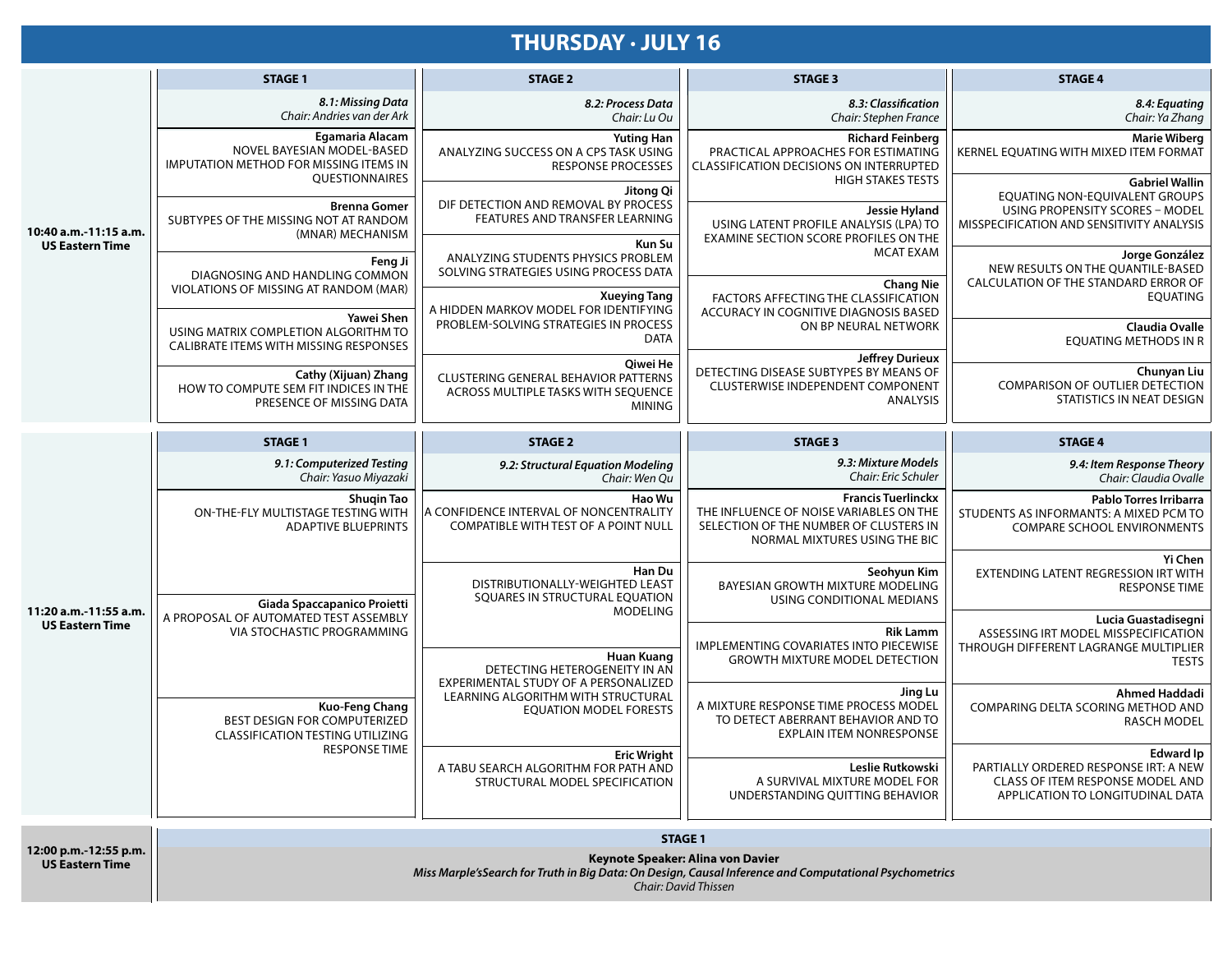#### **FRIDAY ∙ JULY 17**

| 9:00 a.m.-9:55 a.m.<br><b>US Eastern Time</b>   | <b>STAGE 1</b><br><b>Dissertation Prize: Maarten Kampert</b><br>Improved Strategies for Clustering Objects on Subsets of Attributes<br>Chair: Jeffrey Douglas |                                                                                                                                      |                                                                                                                           |                                                                                                             |  |
|-------------------------------------------------|---------------------------------------------------------------------------------------------------------------------------------------------------------------|--------------------------------------------------------------------------------------------------------------------------------------|---------------------------------------------------------------------------------------------------------------------------|-------------------------------------------------------------------------------------------------------------|--|
|                                                 | <b>STAGE 1</b>                                                                                                                                                | <b>STAGE 2</b>                                                                                                                       | <b>STAGE 3</b>                                                                                                            | <b>STAGE 4</b>                                                                                              |  |
|                                                 | 10.1: Psychometric Issues in Multistage Testing<br>(Symposium)<br>Chair: Peter van Rijn                                                                       | 10.2: Response Style Modeling<br><b>Chair: Keith Markus</b>                                                                          | 10.3: Modeling Student Cognition<br>Chair: Dmitry Abbakumov                                                               | 10.4: Bayesian Applications<br>Chair: Han Du                                                                |  |
|                                                 | Peter van Rijn<br>DESIGN ISSUES RELATED TO ESTIMATION AND<br>CONDITIONAL INDEPENDENCE IN MULTISTAGE<br><b>ADAPTIVE TESTING</b>                                | <b>Allison Boykin</b><br>RESPONSE STYLE STABILITY ACROSS SCALES<br><b>AND ITEM FORMATS</b>                                           | <b>Maxwell Hong</b><br>A JOINT MODELING FRAMEWORK FOR ITEM<br>RESPONSE AND TOPIC MODELS                                   | Yu-Wei Chang<br><b>BAYESIAN ESTIMATION FOR AN ITEM</b><br>RESPONSE THEORY TREE MODEL                        |  |
| 10:00 a.m.-10:35 a.m.<br><b>US Eastern Time</b> | Hyo Jeong Shin<br><b>INCREASING MEASUREMENT EFFICIENCY AND</b>                                                                                                | <b>Francisca Calderon</b><br>ACCOUNTING FOR RESPONSE STYLE IN<br>SCORING OF NON-COGNITIVE LATENT TRAITS                              | Hye-Jeong Choi<br>PROBABILISTIC TOPIC MODELING FOR<br>IDENTIFYING STUDENTS' MISCONCEPTIONS OR                             | Seock-Ho Kim<br>PRIORS IN BAYESIAN ESTIMATION FOR THE<br>TWO- AND THREE-PARAMETER LOGISTIC<br><b>MODELS</b> |  |
|                                                 | ACCURACY OF PISA THROUGH A MULTISTAGE<br><b>ADAPTIVE TESTING</b>                                                                                              | <b>Weicong Lyu</b><br>A PSYCHOMETRIC MODEL FOR ANCHORING<br>ON SELF-REPORTING RATING SCALE<br><b>INSTRUMENTS</b>                     | ALTERNATIVE CONCEPTS IN MATHEMATICS<br><b>Chia-Wen Chen</b>                                                               |                                                                                                             |  |
|                                                 | <b>Timo Bechger</b><br>BAYESIAN INFERENCE IN LARGE-SCALE<br>MULTISTAGE TESTING                                                                                | Joshua Starr<br>RELATIVE PERFORMANCE OF LIMITED-<br><b>INFORMATION TEST STATISTICS WITH</b>                                          | <b>COMBINING ITEM RESPONSES AND CERTAINTY</b><br>RESPONSES TO PREDICT MISCONCEPTIONS                                      | Ken Fujimoto<br>THE GENERAL BAYESIAN THREE-TIER ITEM<br><b>RESPONSE THEORY MODEL</b>                        |  |
|                                                 | Hyung Jin Kim<br>EVALUATING APPROACHES TO HANDLING<br><b>LOCAL ITEM DEPENDENCY IN TESTLET-BASED</b><br>MST                                                    | <b>RESPONSE STYLE MODELS</b><br><b>Aaron Myers</b><br>A NON-COMPENSATORY AND COMPENSATORY<br>MIRT MODEL FOR MODELING RESPONSE STYLES | <b>Jordan Wheeler</b><br>A SIMULATION GUIDE FOR TOPIC MODELS OF<br><b>CONSTRUCTED-RESPONSE ITEMS</b>                      | Lijin Zhang<br>BLCFA: AN R PACKAGE FOR BAYESIAN MODEL<br>MODIFICATION IN CONFIRMATORY FACTOR<br>ANALYSIS    |  |
|                                                 | <b>STAGE 1</b>                                                                                                                                                | <b>STAGE 2</b>                                                                                                                       | <b>STAGE 3</b>                                                                                                            |                                                                                                             |  |
|                                                 | 11.1: Causal Inference<br>Chair: Gabriel Wallin                                                                                                               | 11.2: Online Learning<br>Chair: Sacha Epskamp                                                                                        | 11.3: International Assessment<br>Chair: Leslie Rutkowski                                                                 |                                                                                                             |  |
|                                                 | Xiao Liu<br>CAUSAL INFERENCE WITH PARTIALLY NESTED<br>DESIGNS: A PROPENSITY-SCORE-BASED<br>APPROACH                                                           | Yuning Xu<br>USING SIMULATIONS TO SUPPORT PRODUCT<br>DEVELOPMENT FOR ONLINE LEARNING<br><b>ENVIRONMENTS</b>                          | <b>Justin Wild</b><br>CROSS-CULTURAL COMPARABILITY OF<br>DIVERSITY CONSTRUCTS IN INTERNATIONAL<br>LARGE-SCALE ASSESSMENTS |                                                                                                             |  |
| $10.40 \times m - 11.15 \times m$               | Jee-Seon Kim<br><b>CLASSIFICATION AND ESTIMATION OF</b><br>HETEROGENEOUS TREATMENT EFFECTS                                                                    | Hulya Duygu Yigit<br>EXTENDING EXPLORATORY DIAGNOSTIC<br>CLASSIFICATION MODELS: INFERRING THE<br>EFFECT OF COVARIATES                | Laura Raffaella Zieger<br>CONDITIONING: HOW BACKGROUND<br>VARIABLES CAN INFLUENCE PISA SCORES                             |                                                                                                             |  |

**Suhwa Han**

**Pan Tang**

BASED ON PISA

**Edwin Cuellar**

FACTORS AFFECTING COLLABORATIVE PROBLEM-SOLVING: AN EMPIRICAL STUDY

LARGE-SCALE ASSESSMENTS?

COMPARING THE PERFORMANCE OF DIFFERENT GROUPS ACROSS TESTING METHODS: MULTI-GROUP MIMIC APPROACH

**Burhanettin Ozdemir**

WHAT CAN WE LEARN FROM DIF ANALYSIS IN

**Dmitry Abbakumov**

**Maxim Skryabin**

LEARNERS' DIFFICULTIES

MODELS WITH FEEDBACK

SEQUENTIAL MONITORING OF EXAMINEE ABERRATION BASED ON RESPONSE TIMES

PARAMETERS ESTIMATION FOR DYNAMIC IRT

COMBINING EXPLANATORY IRT AND PSYCHOLOGICAL NETWORKS FOR UNDERSTANDING AND MODELING ONLINE

**Ge Jiang**

OF DIF

REGRESSION

**Kubra Atalay Kabasakal**

PROPENSITY SCORE ANALYSIS WITH LATENT VARIABLES: ALTERNATIVES TO LOGISTIC

CONSTRUCTION AND USE OF A CAUSAL MODEL TO IDENTIFY THE POSSIBLE CAUSES

**10:40 a.m.-11:15 a.m. US Eastern Time**